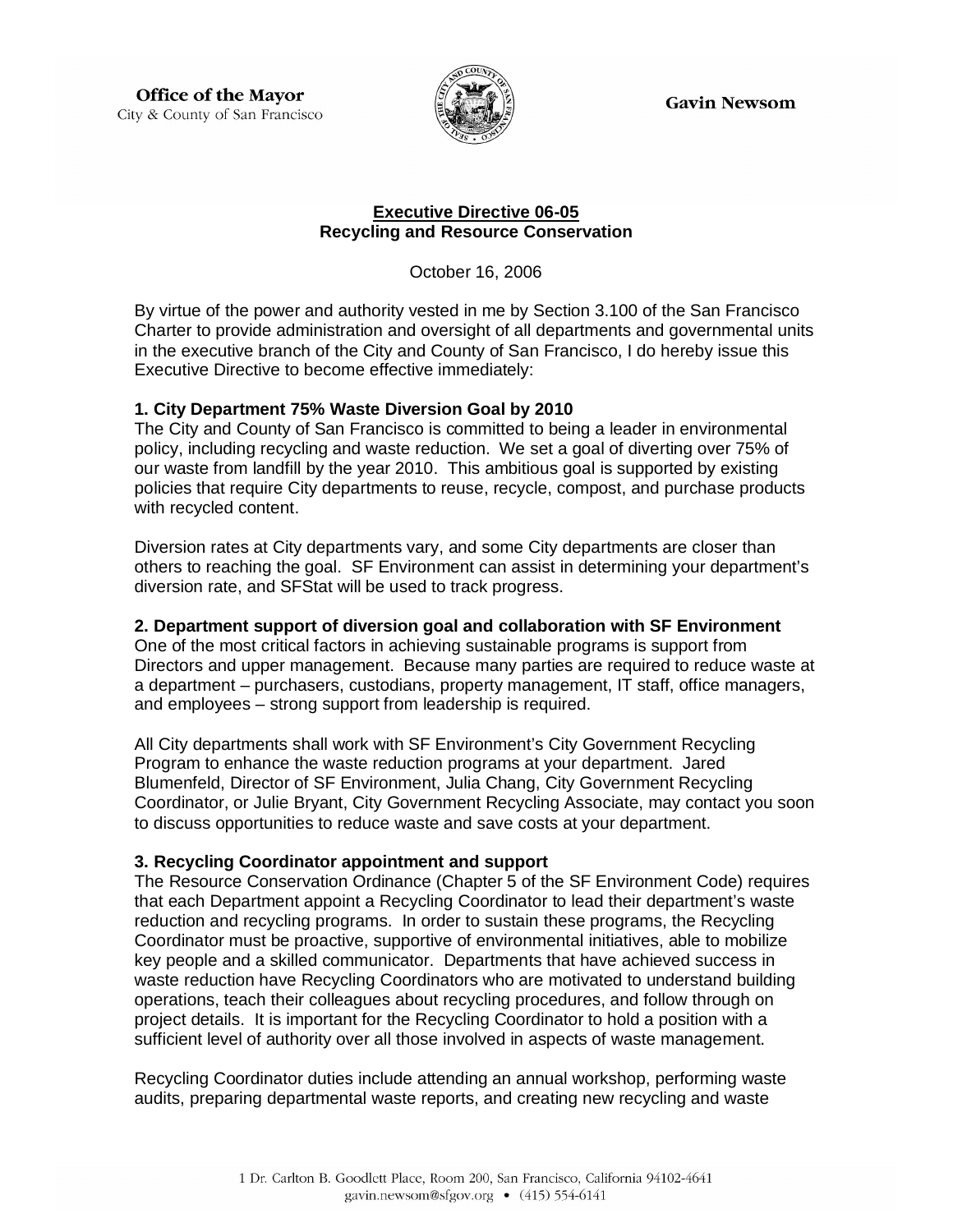reduction programs. SF Environment's City Government Recycling Program has developed tools and resources to assist Recycling Coordinators in their duties.

### **4. City forms and documents shall be double-sided**

Per Section 506 of the Resource Conservation Ordinance, City departments should make double-sided printouts and copies. (Exceptions to this requirement are one-sided document required by court rules of other legal mandates.) In the past, many City printers did not have the capability to print double-sided. However, with the new Multi-function Device contract, double-sided printing and copying will become available to many more City departments. The default settings of these devices should be configured to automatically print and copy double-sided. This simple change can save the City over 40% in paper purchasing costs.

### **5. Reuse of office furniture, computers, and supplies through the Virtual Warehouse**

The Surplus Disposal Ordinance requires that City departments turn in surplus office furniture, computers, electronics, and other supplies to the Virtual Warehouse for redistribution to other City departments. Before purchasing new items, check the Virtual Warehouse at www.sfgov.org/surplusdisposal to see if there are items that fit your needs.

### **6. Purchase of products with recycled content**

- **A. Applicable product categories** Both the Resource Conservation Ordinance and the recently passed Precautionary Purchasing Ordinance, require City departments to purchase products with a minimum level of recycled content for certain categories. These product categories include but are not limited to paper, ianitorial paper, construction materials, computers, and office products.
- **B. Appointment of Green Purchasing contact** Departments shall designate a point of contact to be responsible for your Department's compliance with requirements to buy recycled and environmentally preferable products. This may involve attending product evaluation meetings and providing purchasing information. SF Environment will advise your department on the specific requirements of various products.

### **7. Special Programs for Recycling and Composting**

The following requirements only apply to City departments that have food service operations, hold special events, or manage City construction and demolition projects.

- **A. City Composting Resolution –** In 2004, the Board of Supervisors passed a City Composting Resolution urging departments with food service operations to buy compostable foodservice products and participate in the food scrap collection program. If your Department has food service operations, SF Environment can assist you in implementing this program.
- **B. Special Event/Large Venue and Large Event Recycling– The State of California** requires large venues and special events to plan for waste reduction and recycling and to achieve maximum diversion (AB 2176). SF Environment will assist all City Departments that fall under this category by offering workshops tailored to special needs of venues and events, as well as technical assistance to help you meet the mandate set by the State.